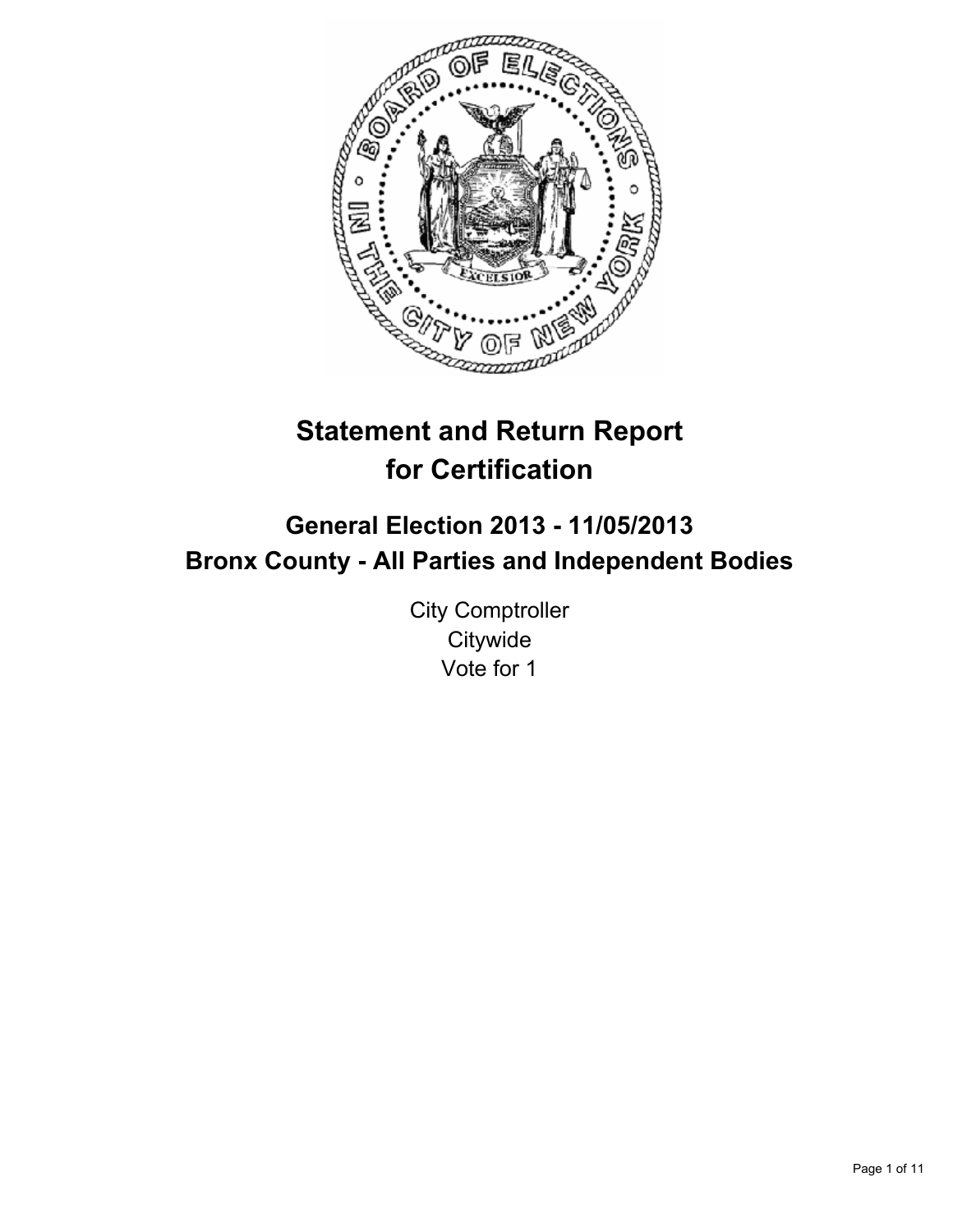

| <b>PUBLIC COUNTER</b>                                    | 10,140 |
|----------------------------------------------------------|--------|
| <b>EMERGENCY</b>                                         | 132    |
| ABSENTEE/MILITARY                                        | 220    |
| <b>FEDERAL</b>                                           | 0      |
| <b>SPECIAL PRESIDENTIAL</b>                              | 0      |
| <b>AFFIDAVIT</b>                                         | 181    |
| <b>Total Ballots</b>                                     | 10,673 |
| Less - Inapplicable Federal/Special Presidential Ballots | 0      |
| <b>Total Applicable Ballots</b>                          | 10,673 |
| SCOTT M. STRINGER (DEMOCRATIC)                           | 9,240  |
| JOHN L. BURNETT (REPUBLICAN)                             | 218    |
| JOHN L. BURNETT (CONSERVATIVE)                           | 42     |
| SCOTT M. STRINGER (WORKING FAMILIES)                     | 217    |
| JULIA WILLEBRAND (GREEN)                                 | 97     |
| HESHAM EL-MELIGY (LIBERTARIAN)                           | 15     |
| JOHN W. STUDER (SOCIALIST WORKER)                        | 12     |
| JOHN L. BURNETT (SCHOOL CHOICE)                          | 9      |
| RICHARD BOZULICH (WAR VETERANS)                          | 5      |
| <b>ASSATA SHAKUR (WRITE-IN)</b>                          | 1      |
| D.L. WALTERS JR. (WRITE-IN)                              | 1      |
| ELIZABETH CORE (WRITE-IN)                                | 1      |
| LEONARD PELTIER (WRITE-IN)                               | 1      |
| <b>Total Votes</b>                                       | 9,859  |
| Unrecorded                                               | 814    |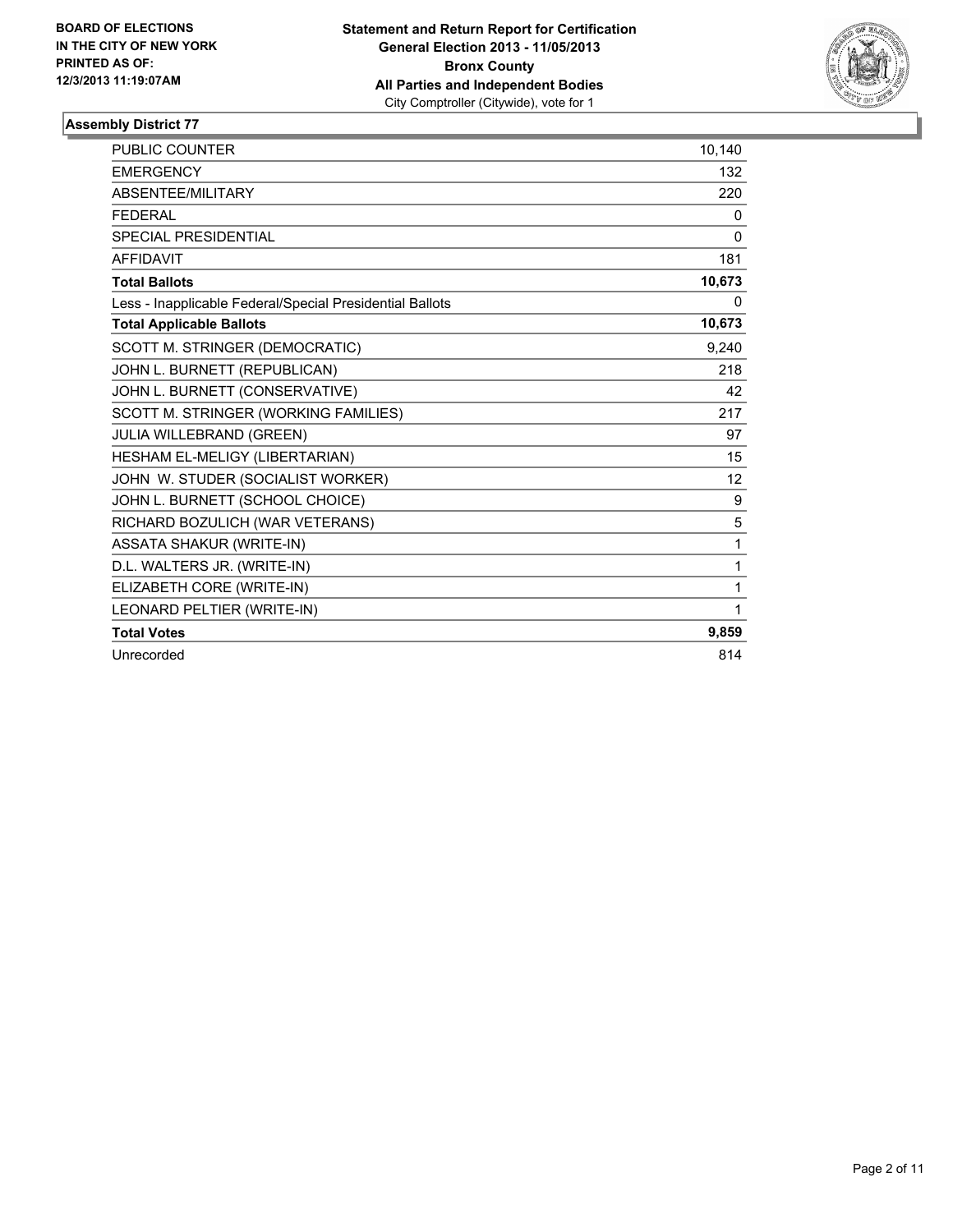

| PUBLIC COUNTER                                           | 8,184          |
|----------------------------------------------------------|----------------|
| <b>EMERGENCY</b>                                         | 0              |
| <b>ABSENTEE/MILITARY</b>                                 | 177            |
| <b>FEDERAL</b>                                           | 0              |
| <b>SPECIAL PRESIDENTIAL</b>                              | $\mathbf{0}$   |
| <b>AFFIDAVIT</b>                                         | 186            |
| <b>Total Ballots</b>                                     | 8,547          |
| Less - Inapplicable Federal/Special Presidential Ballots | $\Omega$       |
| <b>Total Applicable Ballots</b>                          | 8,547          |
| SCOTT M. STRINGER (DEMOCRATIC)                           | 6,941          |
| JOHN L. BURNETT (REPUBLICAN)                             | 425            |
| JOHN L. BURNETT (CONSERVATIVE)                           | 105            |
| SCOTT M. STRINGER (WORKING FAMILIES)                     | 243            |
| JULIA WILLEBRAND (GREEN)                                 | 130            |
| HESHAM EL-MELIGY (LIBERTARIAN)                           | 16             |
| JOHN W. STUDER (SOCIALIST WORKER)                        | 17             |
| JOHN L. BURNETT (SCHOOL CHOICE)                          | $\overline{7}$ |
| RICHARD BOZULICH (WAR VETERANS)                          | 13             |
| <b>ASSATA SHAKUR (WRITE-IN)</b>                          | 1              |
| UNATTRIBUTABLE WRITE-IN (WRITE-IN)                       | 5              |
| <b>Total Votes</b>                                       | 7,903          |
| Unrecorded                                               | 644            |

| <b>PUBLIC COUNTER</b>                                    | 11,851       |
|----------------------------------------------------------|--------------|
| <b>EMERGENCY</b>                                         | 0            |
| ABSENTEE/MILITARY                                        | 228          |
| <b>FEDERAL</b>                                           | 0            |
| <b>SPECIAL PRESIDENTIAL</b>                              | $\mathbf{0}$ |
| <b>AFFIDAVIT</b>                                         | 193          |
| <b>Total Ballots</b>                                     | 12,272       |
| Less - Inapplicable Federal/Special Presidential Ballots | 0            |
| <b>Total Applicable Ballots</b>                          | 12,272       |
| SCOTT M. STRINGER (DEMOCRATIC)                           | 10,377       |
| JOHN L. BURNETT (REPUBLICAN)                             | 242          |
| JOHN L. BURNETT (CONSERVATIVE)                           | 66           |
| SCOTT M. STRINGER (WORKING FAMILIES)                     | 242          |
| <b>JULIA WILLEBRAND (GREEN)</b>                          | 116          |
| HESHAM EL-MELIGY (LIBERTARIAN)                           | 20           |
| JOHN W. STUDER (SOCIALIST WORKER)                        | 18           |
| JOHN L. BURNETT (SCHOOL CHOICE)                          | 10           |
| RICHARD BOZULICH (WAR VETERANS)                          | 14           |
| UNATTRIBUTABLE WRITE-IN (WRITE-IN)                       | 3            |
| <b>Total Votes</b>                                       | 11,108       |
| Unrecorded                                               | 1,164        |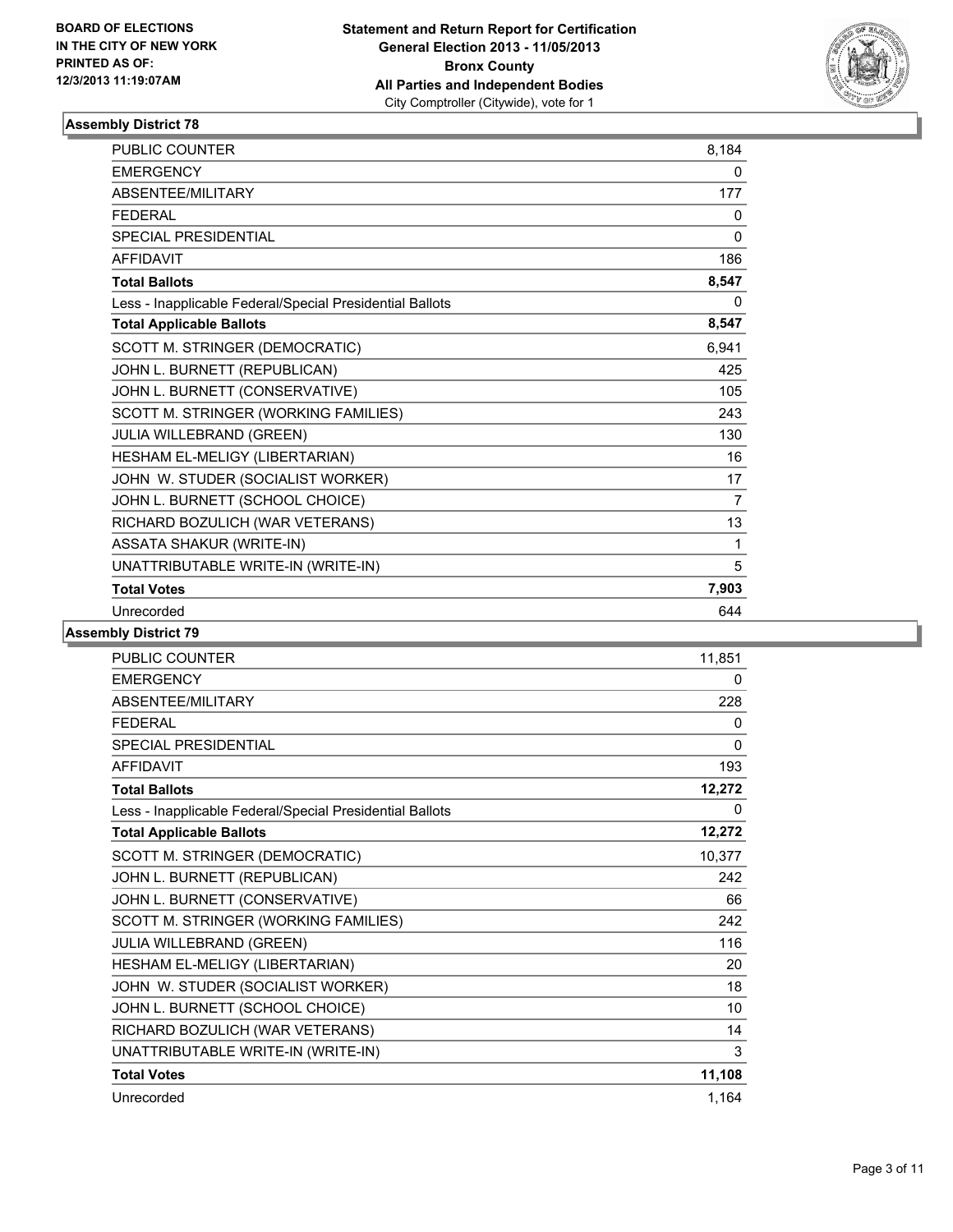

| PUBLIC COUNTER                                           | 11,935       |
|----------------------------------------------------------|--------------|
| <b>EMERGENCY</b>                                         | 1            |
| <b>ABSENTEE/MILITARY</b>                                 | 506          |
| <b>FFDFRAL</b>                                           | 0            |
| <b>SPECIAL PRESIDENTIAL</b>                              | $\mathbf{0}$ |
| <b>AFFIDAVIT</b>                                         | 173          |
| <b>Total Ballots</b>                                     | 12,615       |
| Less - Inapplicable Federal/Special Presidential Ballots | 0            |
| <b>Total Applicable Ballots</b>                          | 12,615       |
| SCOTT M. STRINGER (DEMOCRATIC)                           | 9,231        |
| JOHN L. BURNETT (REPUBLICAN)                             | 1,306        |
| JOHN L. BURNETT (CONSERVATIVE)                           | 317          |
| SCOTT M. STRINGER (WORKING FAMILIES)                     | 418          |
| JULIA WILLEBRAND (GREEN)                                 | 201          |
| HESHAM EL-MELIGY (LIBERTARIAN)                           | 43           |
| JOHN W. STUDER (SOCIALIST WORKER)                        | 25           |
| JOHN L. BURNETT (SCHOOL CHOICE)                          | 14           |
| RICHARD BOZULICH (WAR VETERANS)                          | 29           |
| DARRYL A. WILLIAMS (WRITE-IN)                            | 1            |
| DIANE LIGHTBOURNE (WRITE-IN)                             | 1            |
| ELIOT SPITZER (WRITE-IN)                                 | 4            |
| UNATTRIBUTABLE WRITE-IN (WRITE-IN)                       | 1            |
| VANESA LEE COLON (WRITE-IN)                              | 1            |
| <b>Total Votes</b>                                       | 11,592       |
| Unrecorded                                               | 1.023        |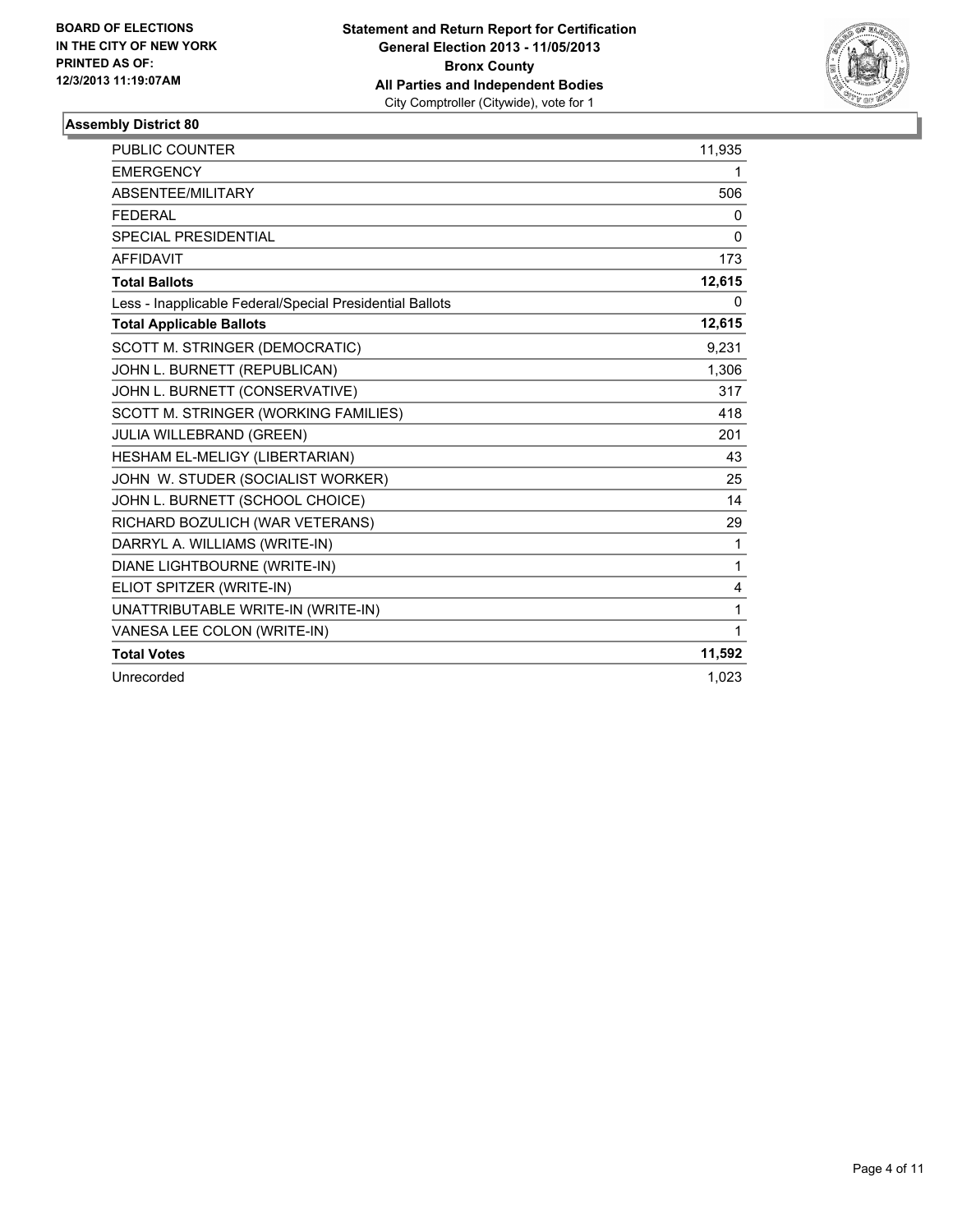

| <b>PUBLIC COUNTER</b>                                    | 18,229       |
|----------------------------------------------------------|--------------|
| <b>EMERGENCY</b>                                         | 33           |
| <b>ABSENTEE/MILITARY</b>                                 | 704          |
| <b>FEDERAL</b>                                           | 0            |
| <b>SPECIAL PRESIDENTIAL</b>                              | $\mathbf{0}$ |
| <b>AFFIDAVIT</b>                                         | 206          |
| <b>Total Ballots</b>                                     | 19,172       |
| Less - Inapplicable Federal/Special Presidential Ballots | 0            |
| <b>Total Applicable Ballots</b>                          | 19,172       |
| SCOTT M. STRINGER (DEMOCRATIC)                           | 13,512       |
| JOHN L. BURNETT (REPUBLICAN)                             | 2,464        |
| JOHN L. BURNETT (CONSERVATIVE)                           | 604          |
| SCOTT M. STRINGER (WORKING FAMILIES)                     | 939          |
| <b>JULIA WILLEBRAND (GREEN)</b>                          | 420          |
| HESHAM EL-MELIGY (LIBERTARIAN)                           | 57           |
| JOHN W. STUDER (SOCIALIST WORKER)                        | 40           |
| JOHN L. BURNETT (SCHOOL CHOICE)                          | 23           |
| RICHARD BOZULICH (WAR VETERANS)                          | 28           |
| ANTHONY WEINER (WRITE-IN)                                | 1            |
| BENITO ALGURIN (WRITE-IN)                                | 1            |
| ELIOT SPITZER (WRITE-IN)                                 | 1            |
| JOHN FINN (WRITE-IN)                                     | 1            |
| JONATHAN SARANO (WRITE-IN)                               | 1            |
| LEANNA E. NANET (WRITE-IN)                               | 1            |
| PHILIP ALCABES (WRITE-IN)                                | 1            |
| UNATTRIBUTABLE WRITE-IN (WRITE-IN)                       | 4            |
| <b>Total Votes</b>                                       | 18,098       |
| Unrecorded                                               | 1,074        |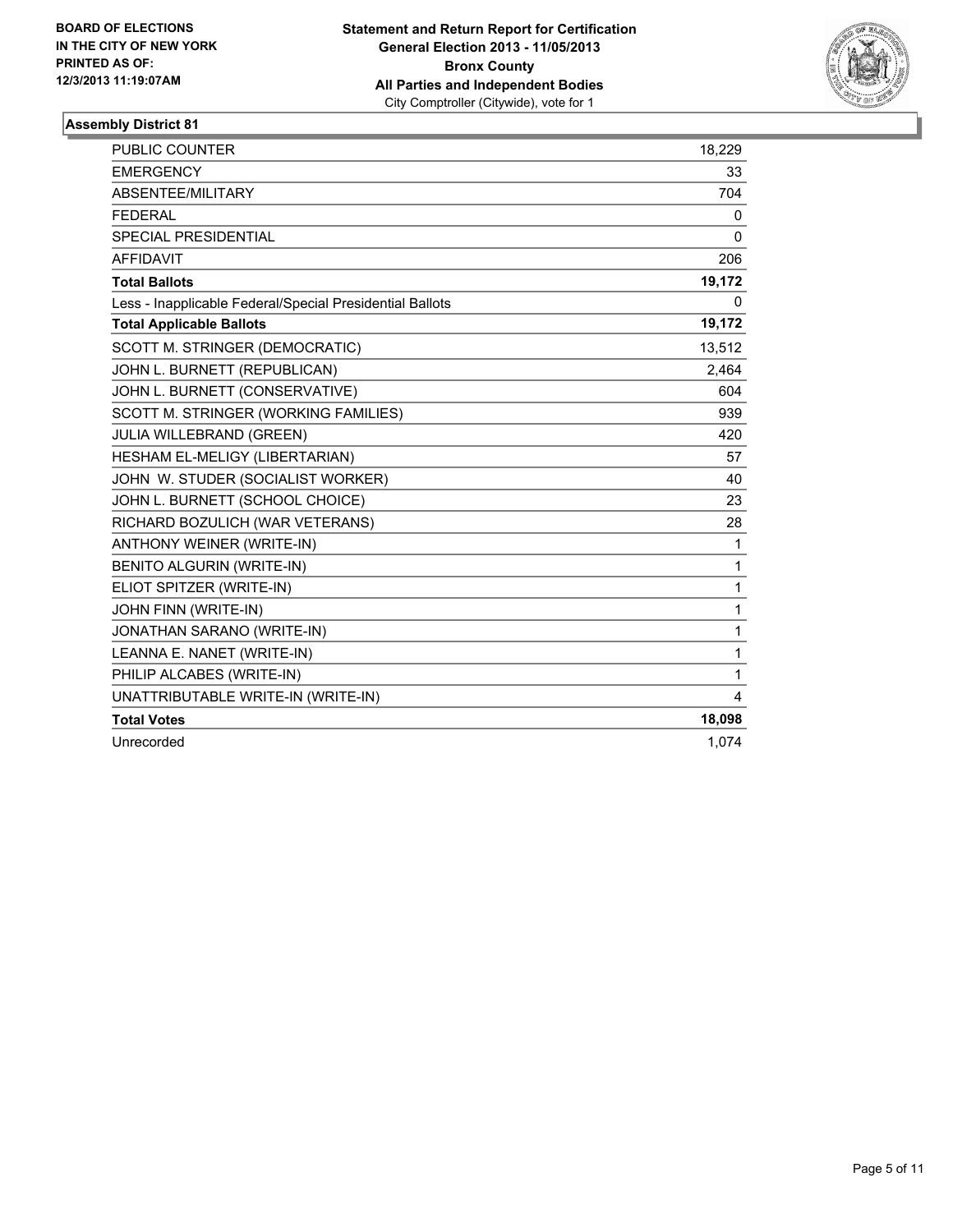

| <b>PUBLIC COUNTER</b>                                    | 19,482       |
|----------------------------------------------------------|--------------|
| <b>EMERGENCY</b>                                         | 78           |
| ABSENTEE/MILITARY                                        | 463          |
| <b>FEDERAL</b>                                           | 0            |
| <b>SPECIAL PRESIDENTIAL</b>                              | 0            |
| <b>AFFIDAVIT</b>                                         | 172          |
| <b>Total Ballots</b>                                     | 20,195       |
| Less - Inapplicable Federal/Special Presidential Ballots | 0            |
| <b>Total Applicable Ballots</b>                          | 20,195       |
| SCOTT M. STRINGER (DEMOCRATIC)                           | 14,070       |
| JOHN L. BURNETT (REPUBLICAN)                             | 2,644        |
| JOHN L. BURNETT (CONSERVATIVE)                           | 780          |
| SCOTT M. STRINGER (WORKING FAMILIES)                     | 736          |
| <b>JULIA WILLEBRAND (GREEN)</b>                          | 318          |
| HESHAM EL-MELIGY (LIBERTARIAN)                           | 60           |
| JOHN W. STUDER (SOCIALIST WORKER)                        | 30           |
| JOHN L. BURNETT (SCHOOL CHOICE)                          | 26           |
| RICHARD BOZULICH (WAR VETERANS)                          | 48           |
| ELIOT SPITZER (WRITE-IN)                                 | $\mathbf{1}$ |
| IRA STOLNICK (WRITE-IN)                                  | 1            |
| JEREMY LETTS (WRITE-IN)                                  | 1            |
| UNATTRIBUTABLE WRITE-IN (WRITE-IN)                       | 5            |
| <b>Total Votes</b>                                       | 18,720       |
| Unrecorded                                               | 1.475        |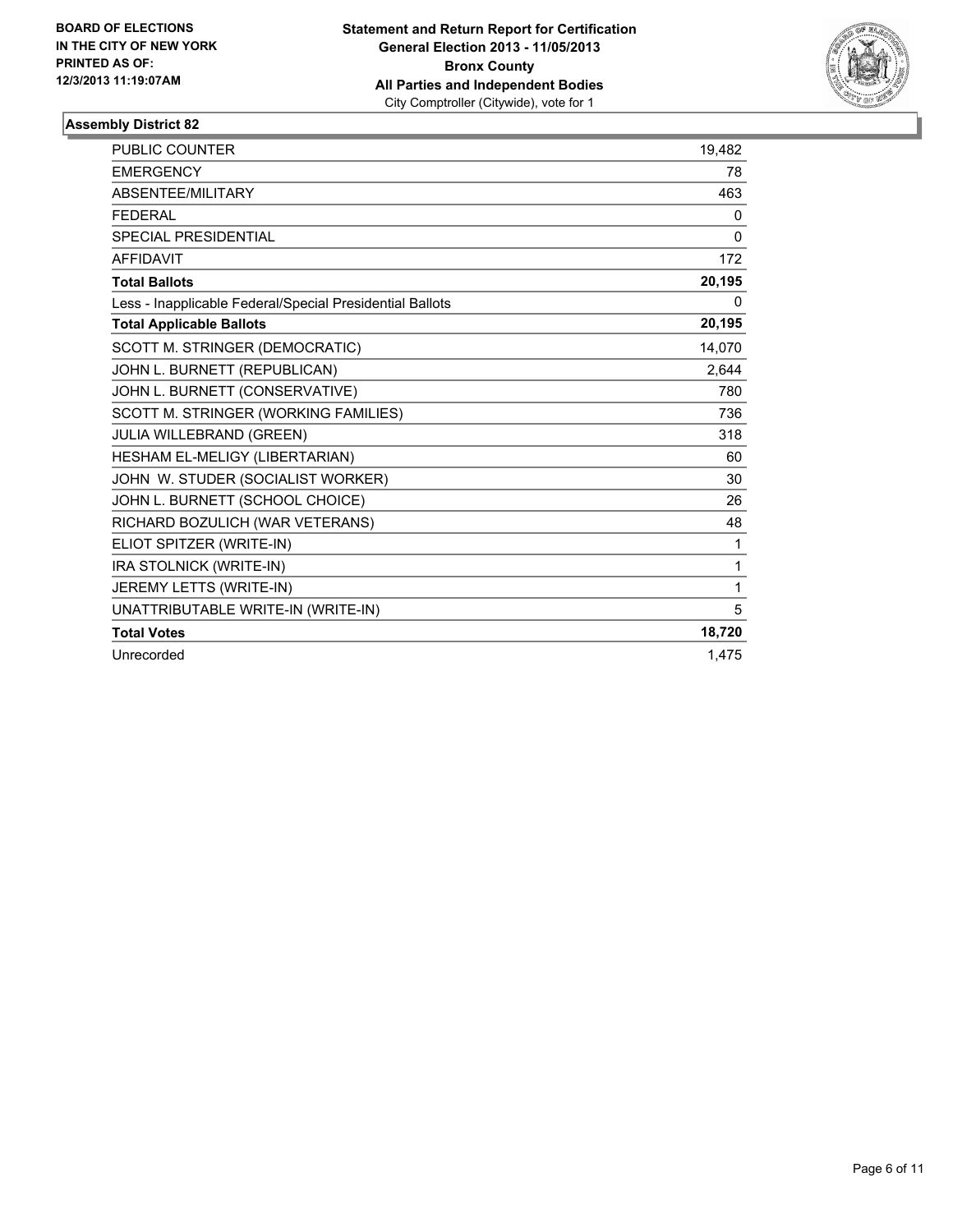

| PUBLIC COUNTER                                           | 15,017 |
|----------------------------------------------------------|--------|
| <b>EMERGENCY</b>                                         | 97     |
| <b>ABSENTEE/MILITARY</b>                                 | 346    |
| <b>FEDERAL</b>                                           | 0      |
| SPECIAL PRESIDENTIAL                                     | 0      |
| <b>AFFIDAVIT</b>                                         | 175    |
| <b>Total Ballots</b>                                     | 15,635 |
| Less - Inapplicable Federal/Special Presidential Ballots | 0      |
| <b>Total Applicable Ballots</b>                          | 15,635 |
| SCOTT M. STRINGER (DEMOCRATIC)                           | 13,844 |
| JOHN L. BURNETT (REPUBLICAN)                             | 366    |
| JOHN L. BURNETT (CONSERVATIVE)                           | 90     |
| SCOTT M. STRINGER (WORKING FAMILIES)                     | 339    |
| JULIA WILLEBRAND (GREEN)                                 | 120    |
| HESHAM EL-MELIGY (LIBERTARIAN)                           | 23     |
| JOHN W. STUDER (SOCIALIST WORKER)                        | 5      |
| JOHN L. BURNETT (SCHOOL CHOICE)                          | 5      |
| RICHARD BOZULICH (WAR VETERANS)                          | 15     |
| AL GORE (WRITE-IN)                                       | 1      |
| UNATTRIBUTABLE WRITE-IN (WRITE-IN)                       | 4      |
| <b>Total Votes</b>                                       | 14,812 |
| Unrecorded                                               | 823    |

| <b>PUBLIC COUNTER</b>                                    | 10,266         |
|----------------------------------------------------------|----------------|
| <b>EMERGENCY</b>                                         | 37             |
| ABSENTEE/MILITARY                                        | 131            |
| <b>FEDERAL</b>                                           | 0              |
| <b>SPECIAL PRESIDENTIAL</b>                              | $\mathbf{0}$   |
| <b>AFFIDAVIT</b>                                         | 194            |
| <b>Total Ballots</b>                                     | 10,628         |
| Less - Inapplicable Federal/Special Presidential Ballots | 0              |
| <b>Total Applicable Ballots</b>                          | 10,628         |
| SCOTT M. STRINGER (DEMOCRATIC)                           | 8,861          |
| JOHN L. BURNETT (REPUBLICAN)                             | 259            |
| JOHN L. BURNETT (CONSERVATIVE)                           | 73             |
| SCOTT M. STRINGER (WORKING FAMILIES)                     | 215            |
| JULIA WILLEBRAND (GREEN)                                 | 107            |
| HESHAM EL-MELIGY (LIBERTARIAN)                           | 20             |
| JOHN W. STUDER (SOCIALIST WORKER)                        | 18             |
| JOHN L. BURNETT (SCHOOL CHOICE)                          | 13             |
| RICHARD BOZULICH (WAR VETERANS)                          | 5              |
| ELIOT SPITZER (WRITE-IN)                                 | $\overline{2}$ |
| UNATTRIBUTABLE WRITE-IN (WRITE-IN)                       | 4              |
| <b>Total Votes</b>                                       | 9,577          |
| Unrecorded                                               | 1,051          |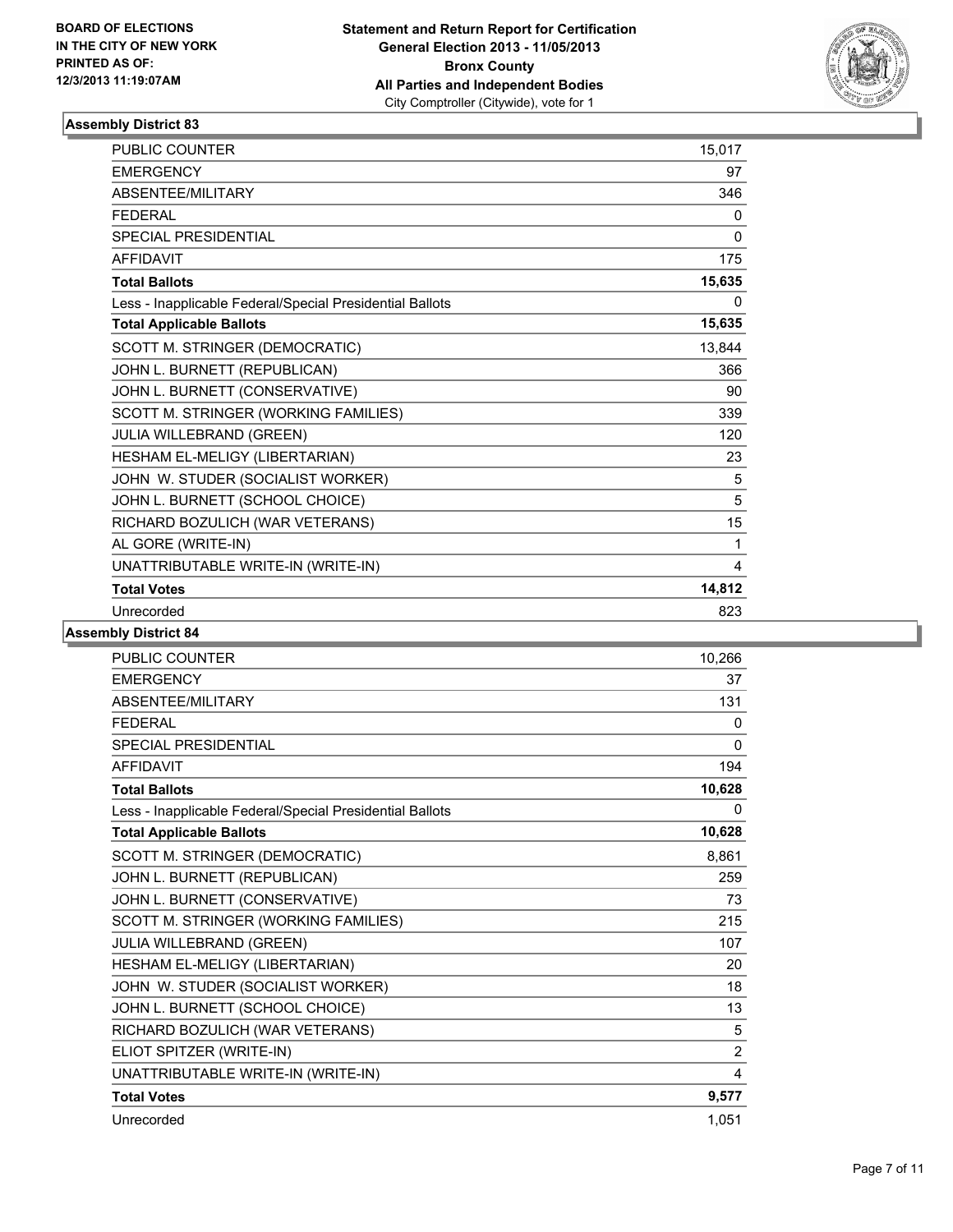

| <b>PUBLIC COUNTER</b>                                    | 10,671       |
|----------------------------------------------------------|--------------|
| <b>EMERGENCY</b>                                         | 67           |
| <b>ABSENTEE/MILITARY</b>                                 | 186          |
| <b>FEDERAL</b>                                           | 0            |
| <b>SPECIAL PRESIDENTIAL</b>                              | $\mathbf{0}$ |
| <b>AFFIDAVIT</b>                                         | 178          |
| <b>Total Ballots</b>                                     | 11,102       |
| Less - Inapplicable Federal/Special Presidential Ballots | $\Omega$     |
| <b>Total Applicable Ballots</b>                          | 11,102       |
| SCOTT M. STRINGER (DEMOCRATIC)                           | 9,335        |
| JOHN L. BURNETT (REPUBLICAN)                             | 289          |
| JOHN L. BURNETT (CONSERVATIVE)                           | 59           |
| SCOTT M. STRINGER (WORKING FAMILIES)                     | 271          |
| JULIA WILLEBRAND (GREEN)                                 | 111          |
| HESHAM EL-MELIGY (LIBERTARIAN)                           | 21           |
| JOHN W. STUDER (SOCIALIST WORKER)                        | 7            |
| JOHN L. BURNETT (SCHOOL CHOICE)                          | 13           |
| RICHARD BOZULICH (WAR VETERANS)                          | 16           |
| ELIOT SPITZER (WRITE-IN)                                 | 1            |
| UNATTRIBUTABLE WRITE-IN (WRITE-IN)                       | 3            |
| <b>Total Votes</b>                                       | 10,126       |
| Unrecorded                                               | 976          |

| <b>PUBLIC COUNTER</b>                                    | 8,561        |
|----------------------------------------------------------|--------------|
| <b>EMERGENCY</b>                                         | 0            |
| <b>ABSENTEE/MILITARY</b>                                 | 156          |
| <b>FEDERAL</b>                                           | $\mathbf{0}$ |
| <b>SPECIAL PRESIDENTIAL</b>                              | 0            |
| <b>AFFIDAVIT</b>                                         | 196          |
| <b>Total Ballots</b>                                     | 8,913        |
| Less - Inapplicable Federal/Special Presidential Ballots | 0            |
| <b>Total Applicable Ballots</b>                          | 8,913        |
| SCOTT M. STRINGER (DEMOCRATIC)                           | 7,617        |
| JOHN L. BURNETT (REPUBLICAN)                             | 217          |
| JOHN L. BURNETT (CONSERVATIVE)                           | 47           |
| SCOTT M. STRINGER (WORKING FAMILIES)                     | 162          |
| JULIA WILLEBRAND (GREEN)                                 | 86           |
| HESHAM EL-MELIGY (LIBERTARIAN)                           | 23           |
| JOHN W. STUDER (SOCIALIST WORKER)                        | 8            |
| JOHN L. BURNETT (SCHOOL CHOICE)                          | 5            |
| RICHARD BOZULICH (WAR VETERANS)                          | 9            |
| <b>Total Votes</b>                                       | 8,174        |
| Unrecorded                                               | 739          |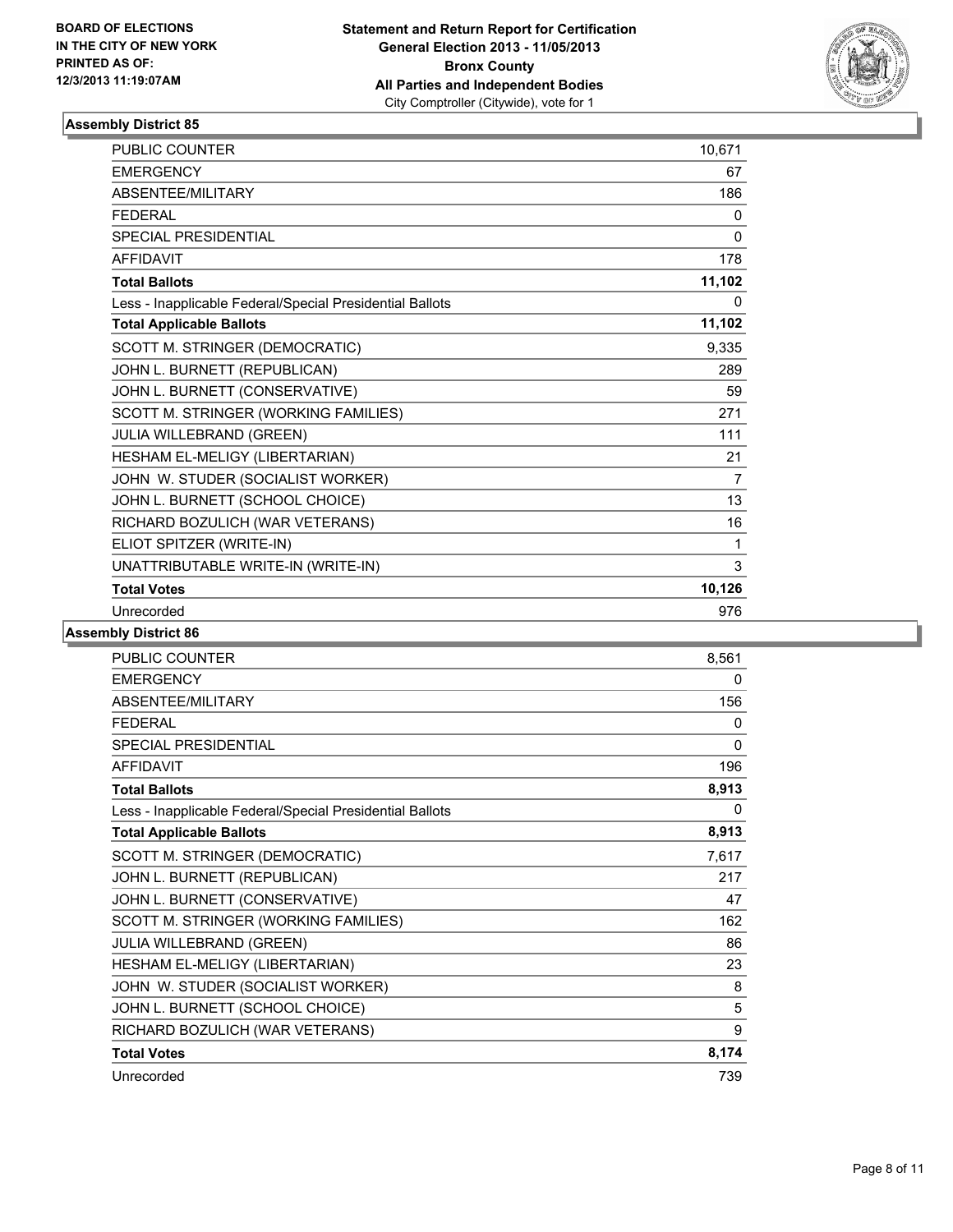

| <b>PUBLIC COUNTER</b>                                    | 13,072       |
|----------------------------------------------------------|--------------|
| <b>EMERGENCY</b>                                         | 5            |
| <b>ABSENTEE/MILITARY</b>                                 | 202          |
| <b>FFDFRAI</b>                                           | $\mathbf{0}$ |
| <b>SPECIAL PRESIDENTIAL</b>                              | 0            |
| <b>AFFIDAVIT</b>                                         | 194          |
| <b>Total Ballots</b>                                     | 13,473       |
| Less - Inapplicable Federal/Special Presidential Ballots | 0            |
| <b>Total Applicable Ballots</b>                          | 13,473       |
| SCOTT M. STRINGER (DEMOCRATIC)                           | 11,054       |
| JOHN L. BURNETT (REPUBLICAN)                             | 532          |
| JOHN L. BURNETT (CONSERVATIVE)                           | 126          |
| SCOTT M. STRINGER (WORKING FAMILIES)                     | 377          |
| <b>JULIA WILLEBRAND (GREEN)</b>                          | 167          |
| HESHAM EL-MELIGY (LIBERTARIAN)                           | 39           |
| JOHN W. STUDER (SOCIALIST WORKER)                        | 25           |
| JOHN L. BURNETT (SCHOOL CHOICE)                          | 16           |
| RICHARD BOZULICH (WAR VETERANS)                          | 17           |
| JOSE TORRES (WRITE-IN)                                   | $\mathbf 1$  |
| UNATTRIBUTABLE WRITE-IN (WRITE-IN)                       | 4            |
| <b>Total Votes</b>                                       | 12,358       |
| Unrecorded                                               | 1,115        |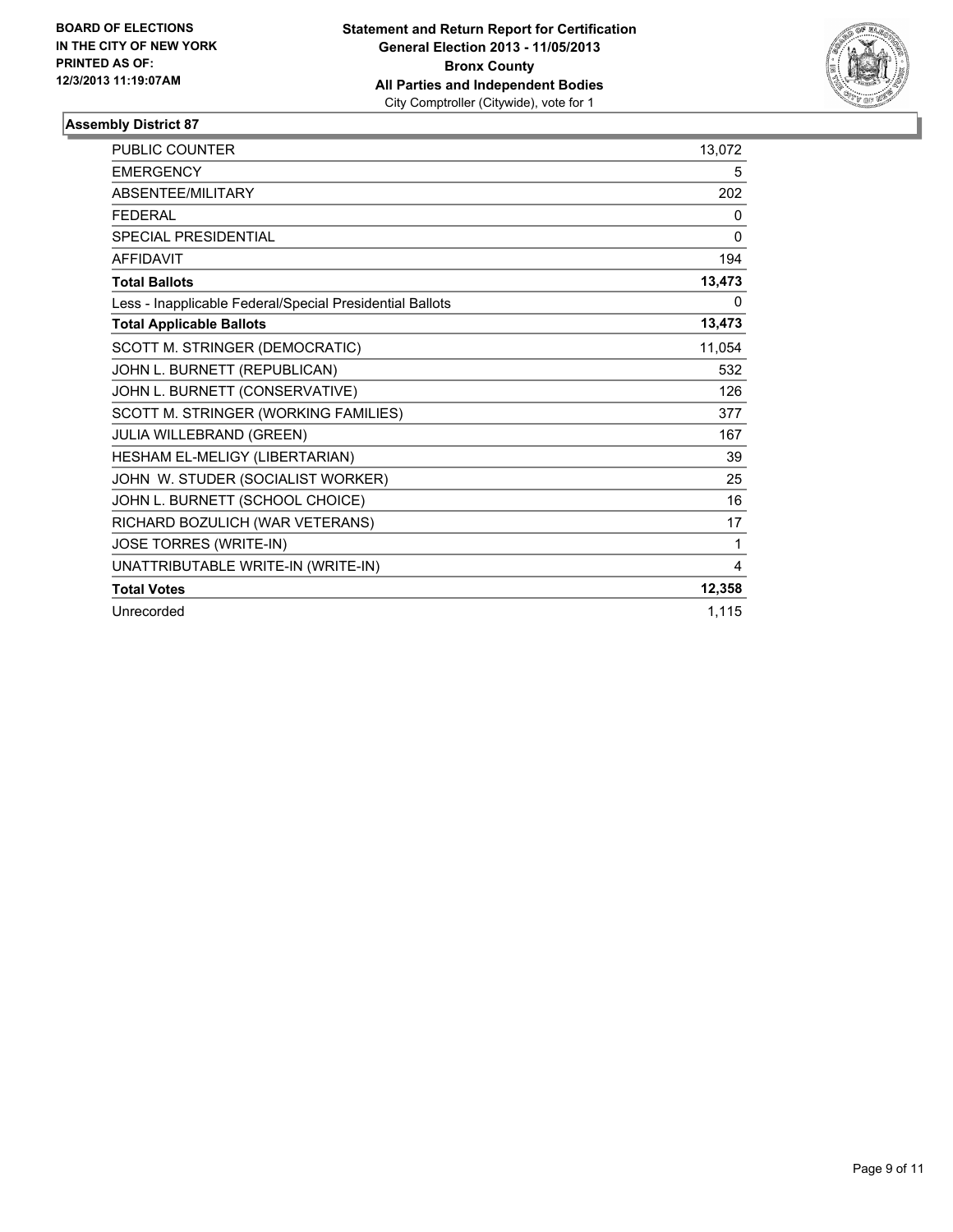

**Total for City Comptroller (Citywide) - Bronx County**

| <b>PUBLIC COUNTER</b>                                    | 137,408      |
|----------------------------------------------------------|--------------|
| <b>EMERGENCY</b>                                         | 450          |
| ABSENTEE/MILITARY                                        | 3,319        |
| <b>FEDERAL</b>                                           | 0            |
| SPECIAL PRESIDENTIAL                                     | 0            |
| <b>AFFIDAVIT</b>                                         | 2,048        |
| <b>Total Ballots</b>                                     | 143,225      |
| Less - Inapplicable Federal/Special Presidential Ballots | 0            |
| <b>Total Applicable Ballots</b>                          | 143,225      |
| SCOTT M. STRINGER (DEMOCRATIC)                           | 114,082      |
| JOHN L. BURNETT (REPUBLICAN)                             | 8,962        |
| JOHN L. BURNETT (CONSERVATIVE)                           | 2,309        |
| SCOTT M. STRINGER (WORKING FAMILIES)                     | 4,159        |
| JULIA WILLEBRAND (GREEN)                                 | 1,873        |
| HESHAM EL-MELIGY (LIBERTARIAN)                           | 337          |
| JOHN W. STUDER (SOCIALIST WORKER)                        | 205          |
| JOHN L. BURNETT (SCHOOL CHOICE)                          | 141          |
| RICHARD BOZULICH (WAR VETERANS)                          | 199          |
| AL GORE (WRITE-IN)                                       | 1            |
| ANTHONY WEINER (WRITE-IN)                                | 1            |
| <b>ASSATA SHAKUR (WRITE-IN)</b>                          | 2            |
| BENITO ALGURIN (WRITE-IN)                                | 1            |
| D.L. WALTERS JR. (WRITE-IN)                              | 1            |
| DARRYL A. WILLIAMS (WRITE-IN)                            | 1            |
| DIANE LIGHTBOURNE (WRITE-IN)                             | 1            |
| ELIOT SPITZER (WRITE-IN)                                 | 9            |
| ELIZABETH CORE (WRITE-IN)                                | 1            |
| IRA STOLNICK (WRITE-IN)                                  | 1            |
| JEREMY LETTS (WRITE-IN)                                  | 1            |
| JOHN FINN (WRITE-IN)                                     | 1            |
| JONATHAN SARANO (WRITE-IN)                               | 1            |
| JOSE TORRES (WRITE-IN)                                   | $\mathbf{1}$ |
| LEANNA E. NANET (WRITE-IN)                               | 1            |
| LEONARD PELTIER (WRITE-IN)                               | 1            |
| PHILIP ALCABES (WRITE-IN)                                | 1            |
| UNATTRIBUTABLE WRITE-IN (WRITE-IN)                       | 33           |
| VANESA LEE COLON (WRITE-IN)                              | 1            |
| <b>Total Votes</b>                                       | 132,327      |
| Unrecorded                                               | 10,898       |